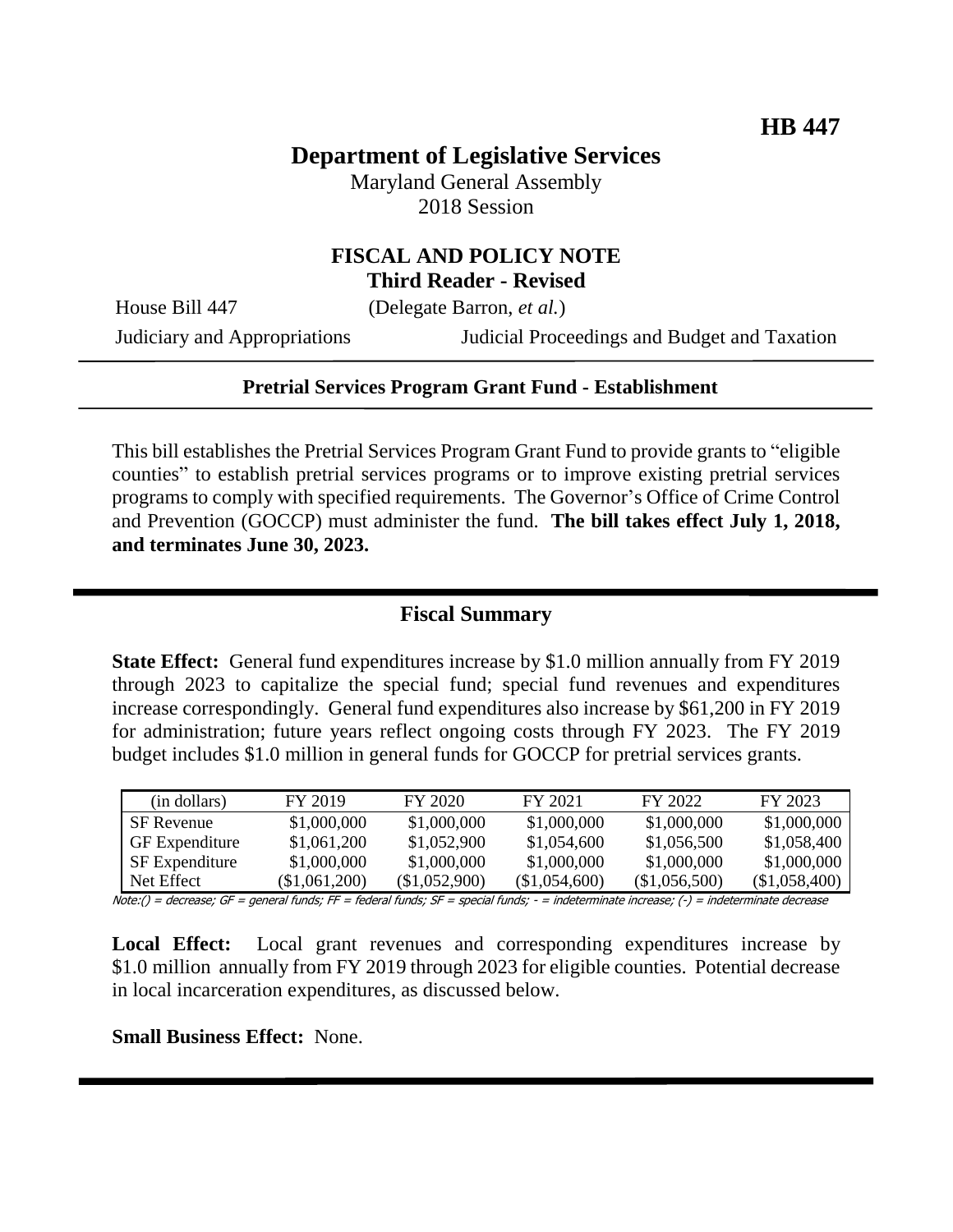# **Analysis**

**Bill Summary:** The Pretrial Services Program Grant Fund is a special, nonlapsing fund that consists of money appropriated in the State budget to the fund, interest earnings of the fund, and any other money accepted from any other source for the benefit of the fund. Expenditures from the fund may only be made in accordance with the State budget, and the fund may only be used to provide grants to eligible counties to establish or improve pretrial services programs. The accounts and transactions of the fund are subject to audit by the Legislative Auditor, as specified.

An "eligible county" is (1) a county that does not provide defendants with pretrial services or (2) a county that does provide defendants with pretrial services but seeks to improve the services to comply with specified requirements, as described below. The Executive Director of GOCCP must (1) establish procedures for eligible counties to apply for and receive grants from the fund; (2) solicit grant proposals from eligible counties; and (3) make grants from the fund to eligible counties for the establishment or improvement of a pretrial services program. An eligible county that applies for grant funding must provide the executive director with a description of how the proposed pretrial services program or the proposed improvements to an existing program will meet the program requirements listed below and any other information the executive director considers necessary.

A pretrial services program established or improved using a grant from the fund must:

- use a validated, evidence-based, race-neutral risk scoring instrument that is consistent with the Maryland Rules to make recommendations to a judicial officer to determine whether a defendant is eligible for release on personal recognizance, is eligible for pretrial release with appropriate pretrial supervision, or should be held without bail;
- apply best practices shown to be effective in other jurisdictions; and
- incorporate multiple levels of supervision based on defendant risk scores with features that include cellular telephone reminders of a defendant's hearing date; drug and alcohol testing; global positioning satellite monitoring, if applicable; and substance abuse, mental health, or mediation referrals, if approved by the judicial officer and available in the eligible county.

An eligible county that receives grant funds must submit proof of the expenditure of the funds to the executive director. Grant funds must be used to supplement and not supplant any other funding for the establishment or improvement of a pretrial services program.

**Current Law/Background:** The statutory provisions pertaining to release on personal recognizance must be liberally construed to carry out the purpose of relying on criminal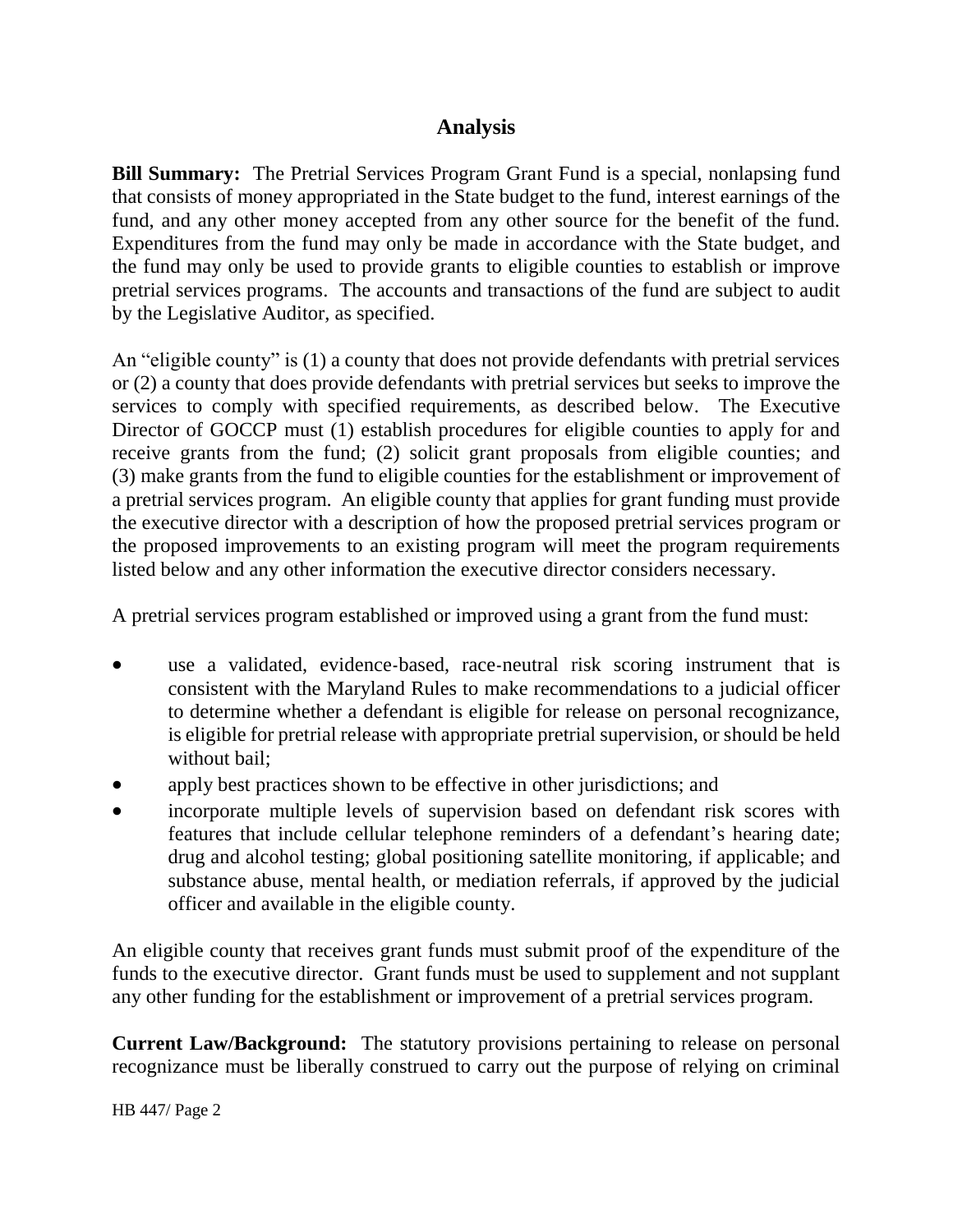sanctions instead of financial loss to ensure the appearance of a defendant in a criminal case before verdict or pending a new trial.

In general, if the court believes, based on all the circumstances, that a minor or adult defendant in a criminal case will appear as required for trial before verdict or pending trial, the defendant may be released on personal recognizance. A failure to appear as required by personal recognizance is subject to specified penalties.

A criminal defendant is entitled to be released pending trial unless a judge ultimately determines that no conditions can be placed on the defendant's release to reasonably ensure the defendant's appearance at trial and the safety of the alleged victim, another person, and the community. Most defendants are eligible for and are released on personal recognizance. However, if a judicial officer determines that release on personal recognizance alone is not appropriate, or the defendant is by law ineligible for release on recognizance, the defendant is subject to additional conditions of release, financial and/or nonfinancial. A "judicial officer" is a judge or a District Court commissioner.

A defendant is by law ineligible for release on personal recognizance if charged with (1) a crime punishable by life imprisonment without parole or (2) a crime of violence, certain drug offenses, or certain other serious crimes, after having been previously convicted of one of these crimes.

In most cases, pretrial release determinations are made at a defendant's initial appearance before a District Court commissioner. A commissioner may not, however, authorize the release of certain defendants. A defendant who is denied pretrial release by a District Court commissioner or who for any reason remains in custody after a District Court commissioner has determined conditions of release under Maryland Rule 4-216 must be presented to a District Court judge immediately if the court is in session or, if the court is not in session, at the next session of the court.

Under § 5-201 of the Criminal Procedure Article, in accordance with eligibility criteria, conditions, and procedures required under the Maryland Rules, the court may require, as a condition of a defendant's pretrial release, that the defendant be monitored by a private home detention monitoring agency licensed under Title 20 of the Business Occupations and Professions Article. A defendant placed in private home detention must pay the agency's monitoring fee directly to the private home detention monitoring agency.

On February 7, 2017, the Maryland Court of Appeals adopted amendments to the Maryland Rules changing how judicial officers make pretrial release decisions. The amended Maryland Rules favor nonfinancial conditions of release over bail and state that defendants cannot be held solely because they cannot afford to post bail. The new Rules went into effect on July 1, 2017.

HB 447/ Page 3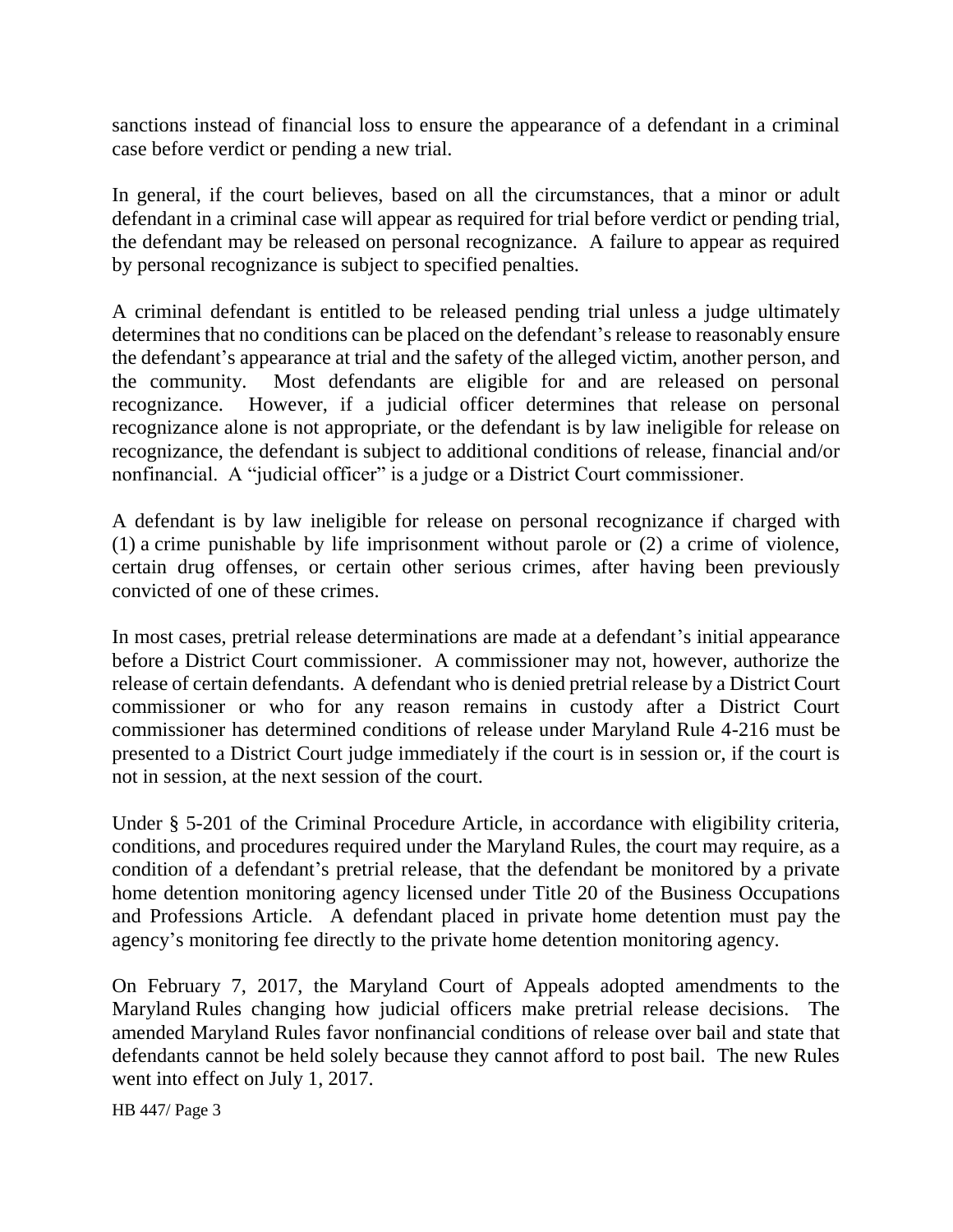As of October 2017, 13 jurisdictions in the State offer a pretrial services program. The programs vary in scope and services. Not all of the programs utilize validated risk assessment tools.

Charles and Kent counties are implementing programs for the first time with assistance from other jurisdictions. With the exception of Baltimore City, pretrial services programs are operated by local jurisdictions. In Baltimore City, the Pretrial Release Services Program is within the Department of Public Safety and Correctional Services. **Exhibit 1** contains information on local jurisdictions with pretrial services programs and local jurisdictions without such programs.

# **Exhibit 1 Jurisdictions with and without Pretrial Services Programs (As of October 2017)**

| <b>Jurisdictions with Pretrial Services</b> | <b>Jurisdictions without Pretrial Services</b> |  |  |
|---------------------------------------------|------------------------------------------------|--|--|
| Anne Arundel County                         | <b>Allegany County</b>                         |  |  |
| <b>Baltimore City</b>                       | <b>Caroline County</b>                         |  |  |
| <b>Baltimore County</b>                     | Cecil County                                   |  |  |
| <b>Calvert County</b>                       | <b>Dorchester County</b>                       |  |  |
| Carroll County                              | <b>Garrett County</b>                          |  |  |
| <b>Charles County</b>                       | <b>Howard County</b>                           |  |  |
| <b>Frederick County</b>                     | Queen Anne's County                            |  |  |
| <b>Harford County</b>                       | <b>Somerset County</b>                         |  |  |
| <b>Kent County</b>                          | <b>Talbot County</b>                           |  |  |
| <b>Montgomery County</b>                    | <b>Washington County</b>                       |  |  |
| Prince George's County                      | <b>Worcester County</b>                        |  |  |
| St. Mary's County                           |                                                |  |  |
| <b>Wicomico County</b>                      |                                                |  |  |

Source: Maryland Judiciary; Department of Legislative Services

#### **State Fiscal Effect:**

*Capitalization of the Special Fund and Grants to Eligible Counties* 

HB 447/ Page 4 General fund expenditures increase by \$1.0 million annually from fiscal 2019 through 2023 to capitalize the fund. The fiscal 2019 budget includes \$1.0 million in general funds for GOCCP to provide grants, technical assistance, and other support to local governments for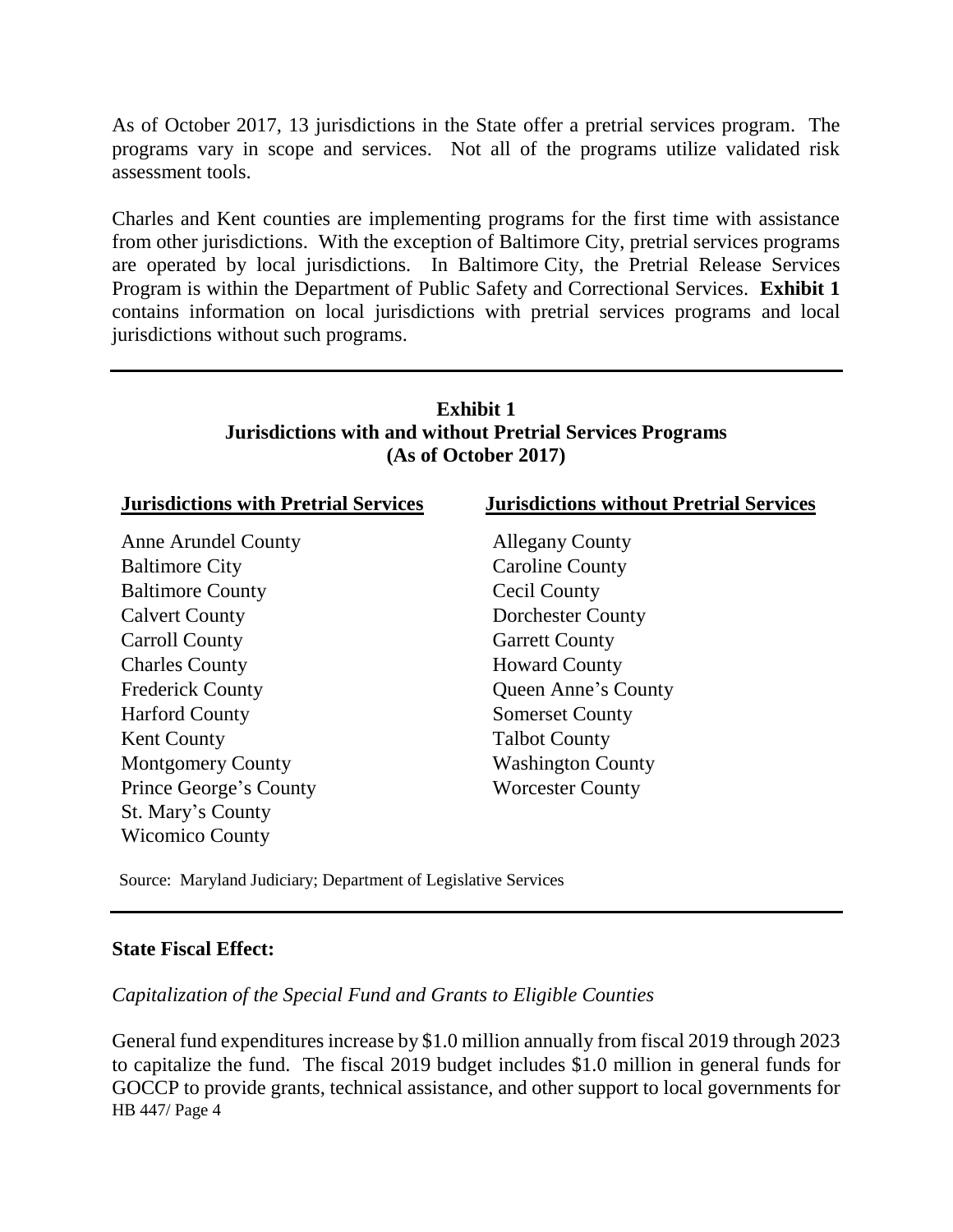the establishment, expansion, and improvement of pretrial services agencies. This estimate assumes that:

- the \$1.0 million appropriation in the fiscal 2019 budget for GOCCP that is described above is deposited into the Pretrial Services Program Grant Fund established by the bill;
- the program is level funded through fiscal 2023 at \$1.0 million annually; and
- GOCCP makes grants totaling \$1.0 million annually from the fund to eligible counties through fiscal 2023.

Accordingly, special fund revenues to and expenditures from the new fund increase correspondingly each year through fiscal 2023. This analysis does not reflect any additional special fund revenues that may accrue to the fund from investment earnings or from other sources.

### *GOCCP's Administrative Costs*

The bill does not authorize the new special fund to be used to pay GOCCP's administrative costs; accordingly, additional general funds are needed. Thus, general fund expenditures increase by an additional \$61,175 in fiscal 2019 for GOCCP to administer the fund, which accounts for the bill's July 1, 2018 effective date. This estimate reflects the cost of hiring one contractual program manager to administer the fund in accordance with the bill's requirements. It includes a salary, fringe benefits, one-time start-up costs, and ongoing operating expenses.

| <b>Contractual Position</b>              | 10       |
|------------------------------------------|----------|
| Salary and Fringe Benefits               | \$55,660 |
| <b>Operating Expenses</b>                | 5,515    |
| <b>Total FY 2019 Admin. Expenditures</b> | \$61,175 |

Future year administrative expenditures, which range from \$52,866 to \$58,378 from fiscal 2020 to 2023, reflect annual increases in the salary and employee turnover and ongoing operating expenses.

This estimate does not include any health insurance costs that could be incurred for specified contractual employees under the State's implementation of the federal Patient Protection and Affordable Care Act.

### *Other Agencies*

HB 447/ Page 5 The bill specifies that the purpose of the fund is to provide grants to eligible counties to establish or improve pretrial services. It defines an "eligible county" as a *county* that does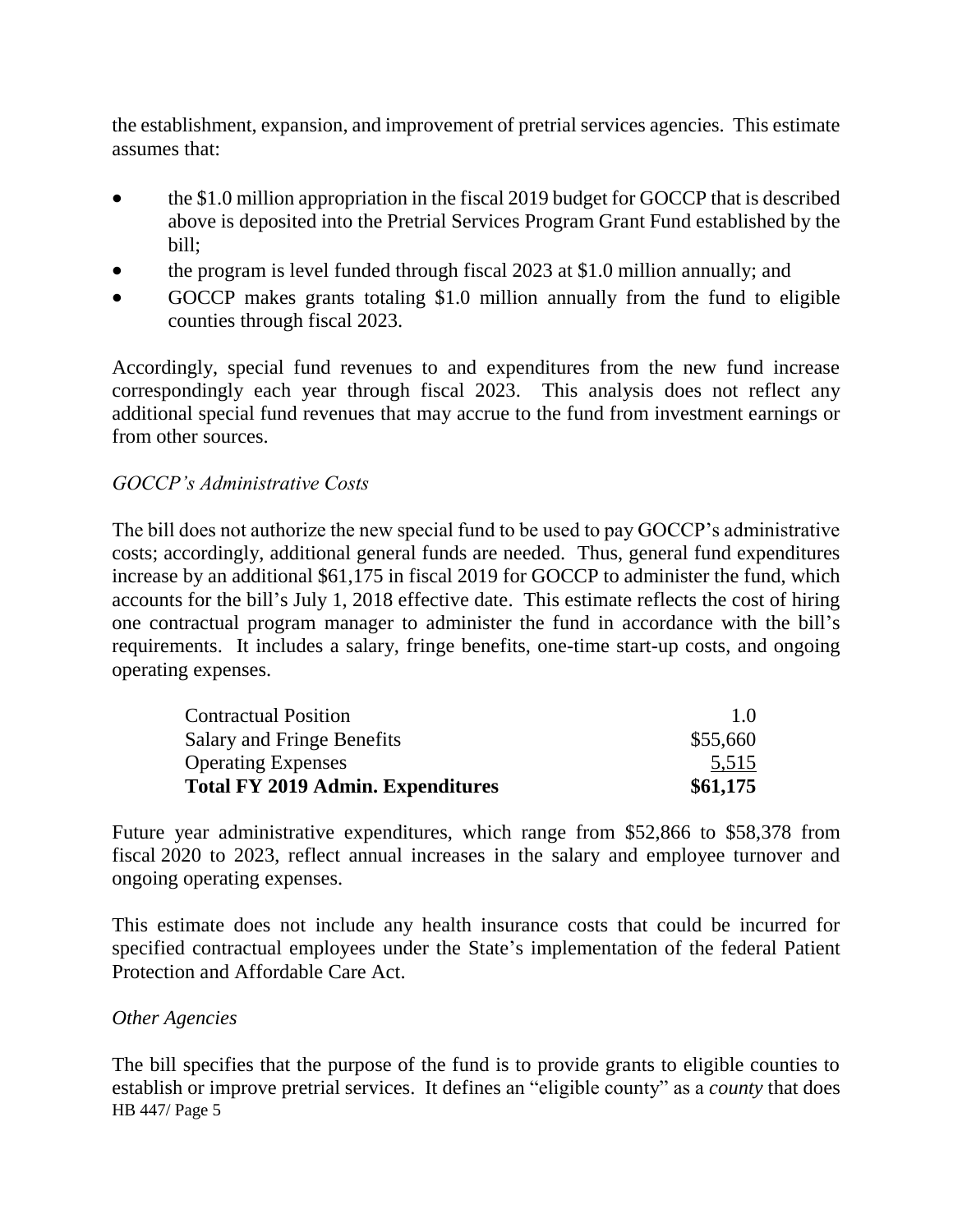not provide defendants with pretrial services or a *county* that does provide these services, but seeks to improve the services provided. The *State*, through the Department of Public Safety and Correctional Services (DPSCS), operates the Pretrial Release Services Program (PRSP) in Baltimore City. Because the State does not meet the definition of an eligible county under the bill, this analysis assumes that DPSCS and PRSP are not eligible for grant funds and that the bill does not affect the pretrial release population in Baltimore City and related State expenditures. The Baltimore Pretrial Complex, a State-operated facility, is used primarily for pretrial detentions.

The Office of Legislative Audits can audit the new special fund with existing budgeted resources.

**Local Fiscal Effect:** Local grant revenues and expenditures for county pretrial services programs increase by \$1.0 million each year from fiscal 2019 through 2023, based on the assumptions outlined above.

Local incarceration expenditures decrease to the extent that the bill makes it possible for an eligible county to establish a pretrial services program or make improvements to an existing program that results in the provision of less expensive alternatives to pretrial detention and/or a reduction in the county's overall pretrial detention rate. The extent to which this occurs solely due to a grant received under the bill cannot be reliably determined at this time. However, *for illustrative purposes only*, St. Mary's County, which has had a pretrial services program since 2015, advises that the per diem cost of monitoring a defendant through pretrial services is \$30, compared to a per diem detention cost of \$150.

Per diem operating costs of local detention facilities have ranged from approximately \$40 to \$170 per inmate in recent years.

## **Additional Information**

**Prior Introductions:** None.

**Cross File:** SB 1156 (Senator Smith) - Judicial Proceedings and Budget and Taxation.

**Information Source(s):** Baltimore City; Harford, Montgomery, and St. Mary's counties; Comptroller's Office; Governor's Office of Crime Control and Prevention; Judiciary (Administrative Office of the Courts); University System of Maryland; Department of General Services; Maryland Department of Health; Department of Public Safety and Correctional Services; Department of State Police; Department of General Services; Department of Budget and Management; Maryland Department of Transportation;